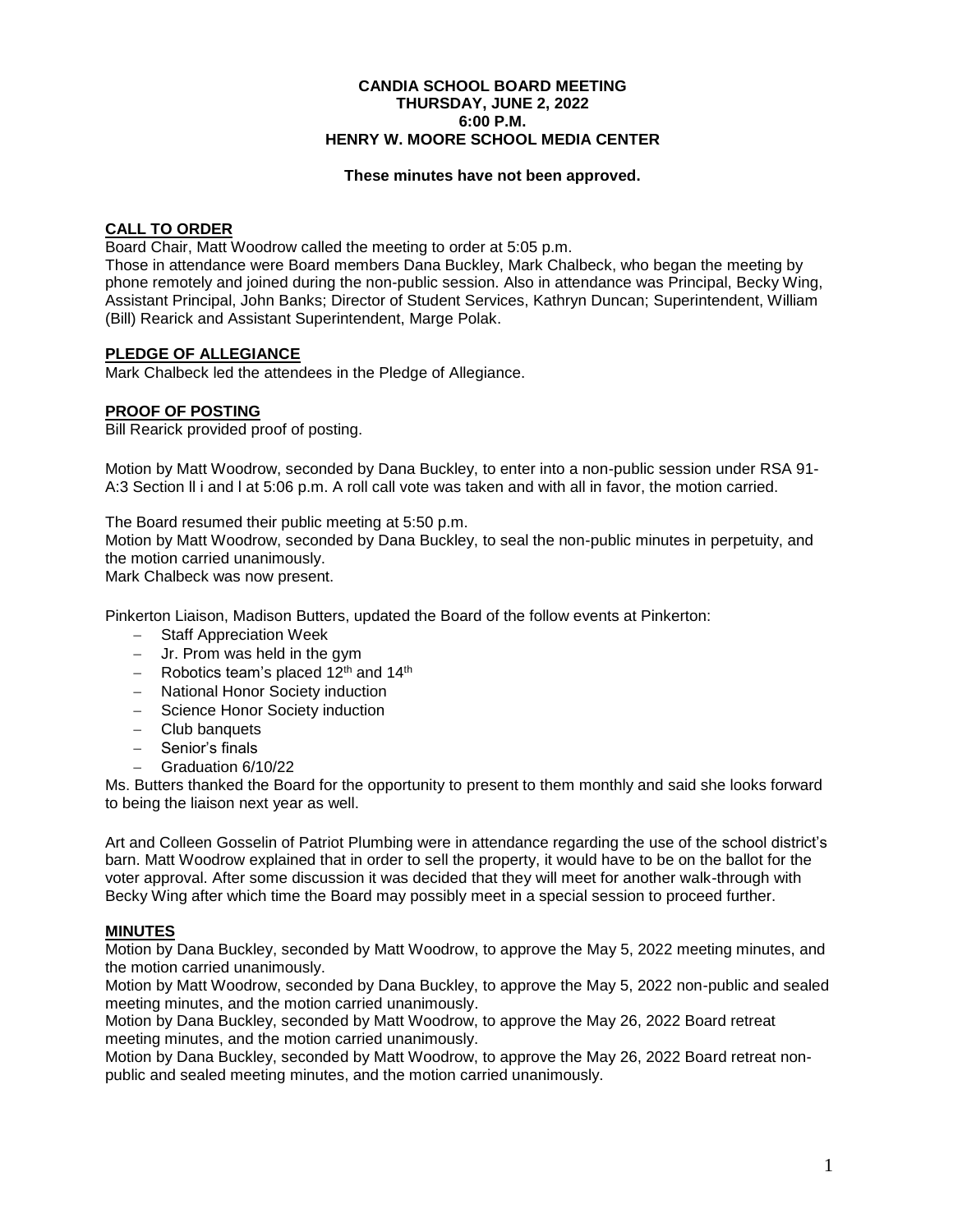## **OPPORTUNITY FOR PUBLIC TO ADDRESS THE BOARD**

No participation.

#### **SUPERINTENDENT'S UPDATES**

Bill Rearick said that renovations over the summer are on target to begin on June 20. He also said the bus letter was sent out and that three of five drivers are currently out.

### **OLD BUSINESS**

#### **Goals**

Marge Polak reviewed movement in the goals.

## **FINANCIAL**

Motion by Matt Woodrow, seconded by Dana Buckley to approve the manifest in the amount of \$484,972.16, and the motion carried unanimously.

### **PERSONNEL**

#### **Resignation**

Motion by Matt Woodrow, seconded by Dana Buckley, to accept the resignation of Director of Student Services, Kathryn Duncan, with regret, and the motion carried unanimously.

Matt said it has been a pleasure working with Kathryn and that she's done some really great things here. **Superintendent's Nominations**

Motion by Matt Woodrow, seconded by Dana Buckley, to accept the Superintendent's nomination of Christine Hammond, pending NH certification, and the motion carried unanimously.

Motion by Matt Woodrow, seconded by Dana Buckley, to accept the Superintendent's nomination of Ashley Pearl as a teacher, and the motion carried unanimously.

Motion by Dana Buckley, seconded by Matt Woodrow, to accept the Superintendent's nomination of Jennifer Manzelli as Spanish teacher and the motion carried unanimously.

## **POLICIES**

#### **Second Reading**

Motion by Dana Buckley, seconded by Matt Woodrow, to accept the second reading/adoption of Policy EHB-R Records Retention as presented, and the motion carried unanimously.

## **OPPORTUNITY FOR PUBLIC TO ADDRESS THE BOARD**

Resident Rebecca Therrien asked if the recent school shooting has been in any conversations with the Board, to which Matt Woodrow said that the Board had discussions before this meeting in a non-public session. He said a security audit was conducted in conjunction with the Candia Police Department and Homeland Security, and that they are currently addressing a few issues from the report. He said the Moore School got a very good report.

Ms. Therrien asked if all PTO members need to be finger printed and to have background checks, to which Becky Wing said there are different levels of volunteering, and for Ms. Therrien to reach out to her for those determinations.

Dana Buckley asked if federal COVID relief funds could be used for school security. Marge Polak said they have not heard anything yet.

Matt Woodrow suggested if there were to be a special meeting regarding the barn, to add transportation update to that agenda as well.

## **INFORMATIONAL/UPCOMING AGENDA ITEMS**

Instructional Time Schedule Data Governance Plan and annual review of technology policies Handbook changes